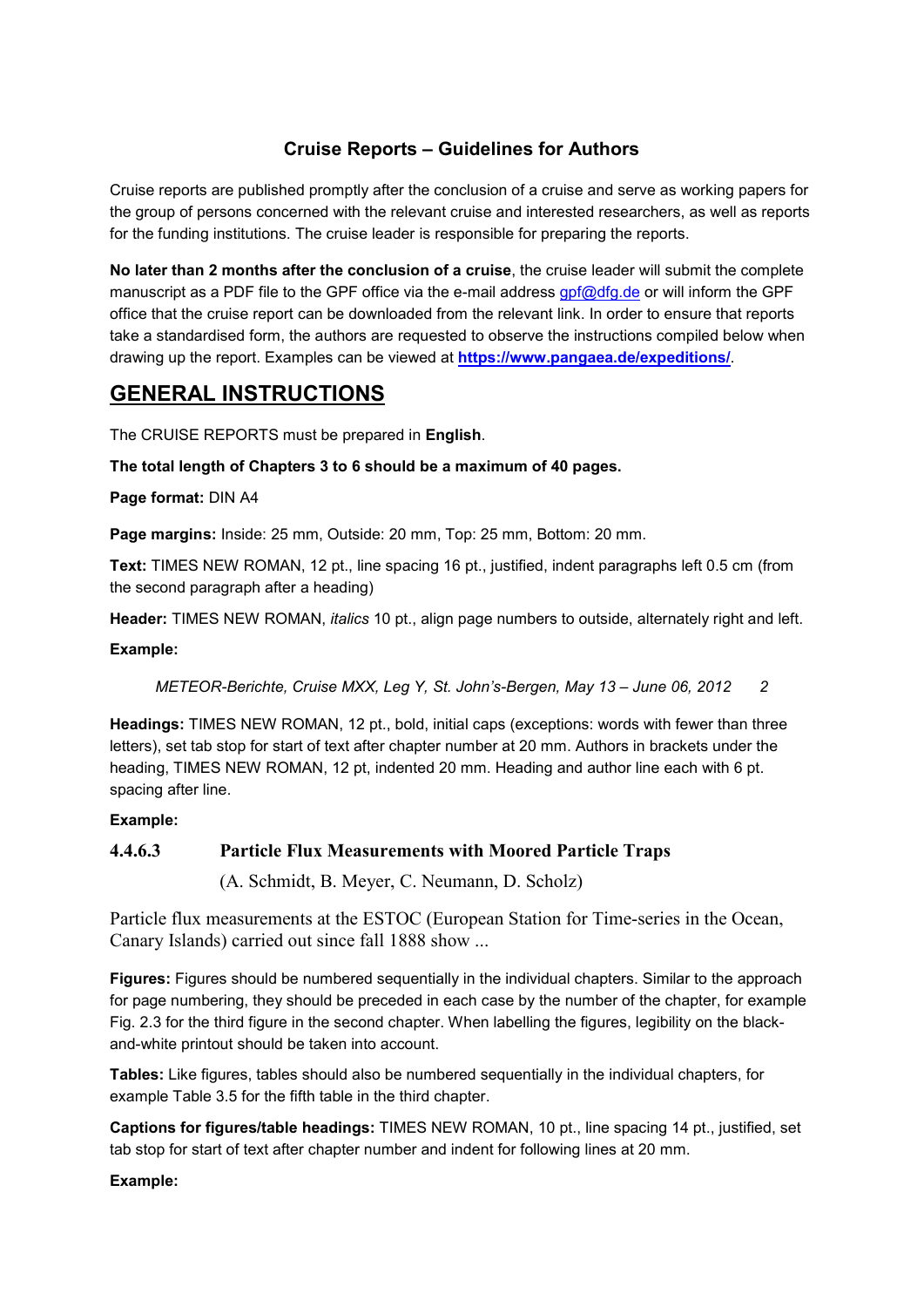**Fig. 3.1** Track chart of RV SONNE Cruise SO262. Bathymetry from Smith (2014). Six main working areas (Pacific Ocean and Working Areas A-E).

Please set **name of vessel** in capitals (RV SONNE), likewise registered names of measuring instruments (e.g. PARASOUND).

Specify **latitudes and longitudes, pH values, units of length and distance,** etc. using the English decimal notation.

# **STRUCTURE:**

**Cover sheet** contains (in Arial 14, centred throughout):

- SONNE or METEOR or MARIA S.MERIAN or ALKOR or ELISABETH MANN BORGESE or HEINCKE-Berichte
- Title (in English, in bold, italic)
- Cruise No. (Cruise No. M, MSM, SO, EMB, AL or HEXX/Leg)
- Four blank lines
- Departure and return dates, departure and return ports (below each other)
- ACRONYM (identifier according to proposal) **Example:**

June 09 – June 22, 2012

Reykjavik (Iceland) – Bremerhaven (Germany)

ICEAGE

- Logo (in English)
- Authors (e.g. J Smith), bold
- **Chief Scientist**
- **Institution**
- Publication year

#### **Table of Contents**

#### **1 Summary**

English and German summary of the cruise (maximum total length one page).

### **2 Participants**

2.1 List of the **principal investigators** including academic title and short name of 'home' institution.

2.2 List of the **cruise participants** including their name and academic title, specialisation and short name of 'home' institution. 2.3 List of the **participating institutions**.

### **3 Research Programme**

Initial hypothesis and aims of the cruise. These requirements are not mandatory in relation to complexity of the hypothesis and aims for AL, POS, HE and EMB reports.

- 3.1 Description of the Work Area
- 3.2 Aims of the Cruise
- 3.2 Agenda of the Cruise
- Detailed station map showing the main working areas and the route of the cruise
- Development of the work carried out including deviations from the original work schedule, problems with technical implementation, any scientific or technical failures
- Explain what measures were taken to ensure responsible marine research and if applicable mitigation measures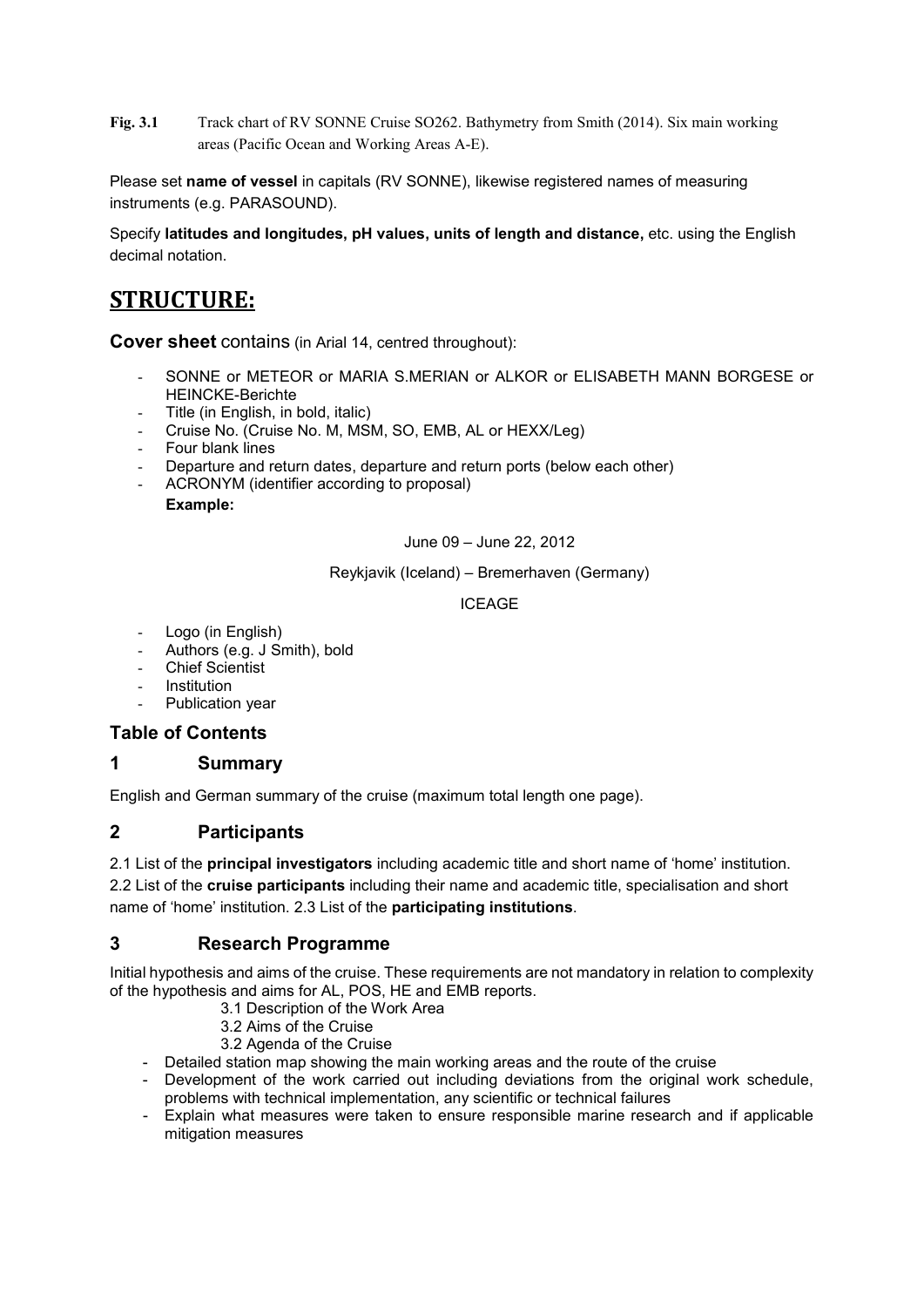## **4 Narrative of the Cruise**

The precise daily sequence of the cruise is described here. The section should be written as continuous text (Examples are provided in **Appendix 1**).

# **5 Preliminary Results**

In this section, the samples and data obtained on board during the cruise, initial scientific results of all working groups and planned further data analysis are briefly described. Where possible, a brief insight should be provided into the **expected results** after processing of the data and samples. The number of figures should be limited; detailed core descriptions of all sediment cores obtained and the logs of ROV dives should be summarised in an appendix.

# **6 Ship's Meteorological Station**

Report of the on-board meteorological station about meteorological conditions during the cruise, where there is a meteorological station on the vessel.

### **7 Station List**

Permissible **syntax** based on the DShip:

|                                      | XX           | Vessel name identifier                                                  |  |  |  |  |
|--------------------------------------|--------------|-------------------------------------------------------------------------|--|--|--|--|
|                                      | nn           | Cruise number                                                           |  |  |  |  |
|                                      |              | Slash between cruise number and leg of cruise (a full stop is permitted |  |  |  |  |
|                                      |              | as an alternative as the / is not possible in Unix data systems)        |  |  |  |  |
|                                      | mm           | Number of cruise leg                                                    |  |  |  |  |
|                                      |              | Underscore to separate cruise, cruise leg and station or action         |  |  |  |  |
|                                      | SS           | Station number                                                          |  |  |  |  |
|                                      |              | Separating character                                                    |  |  |  |  |
|                                      | $r_{\dots}$  | Device use number                                                       |  |  |  |  |
|                                      |              | Examples: SO266/1_101-1 or SO266 101-1                                  |  |  |  |  |
| Please observe the correct acronyms: |              |                                                                         |  |  |  |  |
|                                      | $SONNE = SO$ |                                                                         |  |  |  |  |
|                                      | $METEOR = M$ |                                                                         |  |  |  |  |

MARIA S. MERIAN = MSM

ELISABETH MANN BORGESE = EMB

ALKOR = AL

HEINCKE = HE

**Station list:** The official ship station numbering must be used. This can be accompanied by your own institute's station numbering (e.g. GeoB numbers). Depending on requirements, other lists can be appended with keys to the abbreviations used. Degrees of longitude and latitude are to be stated using English decimal notation.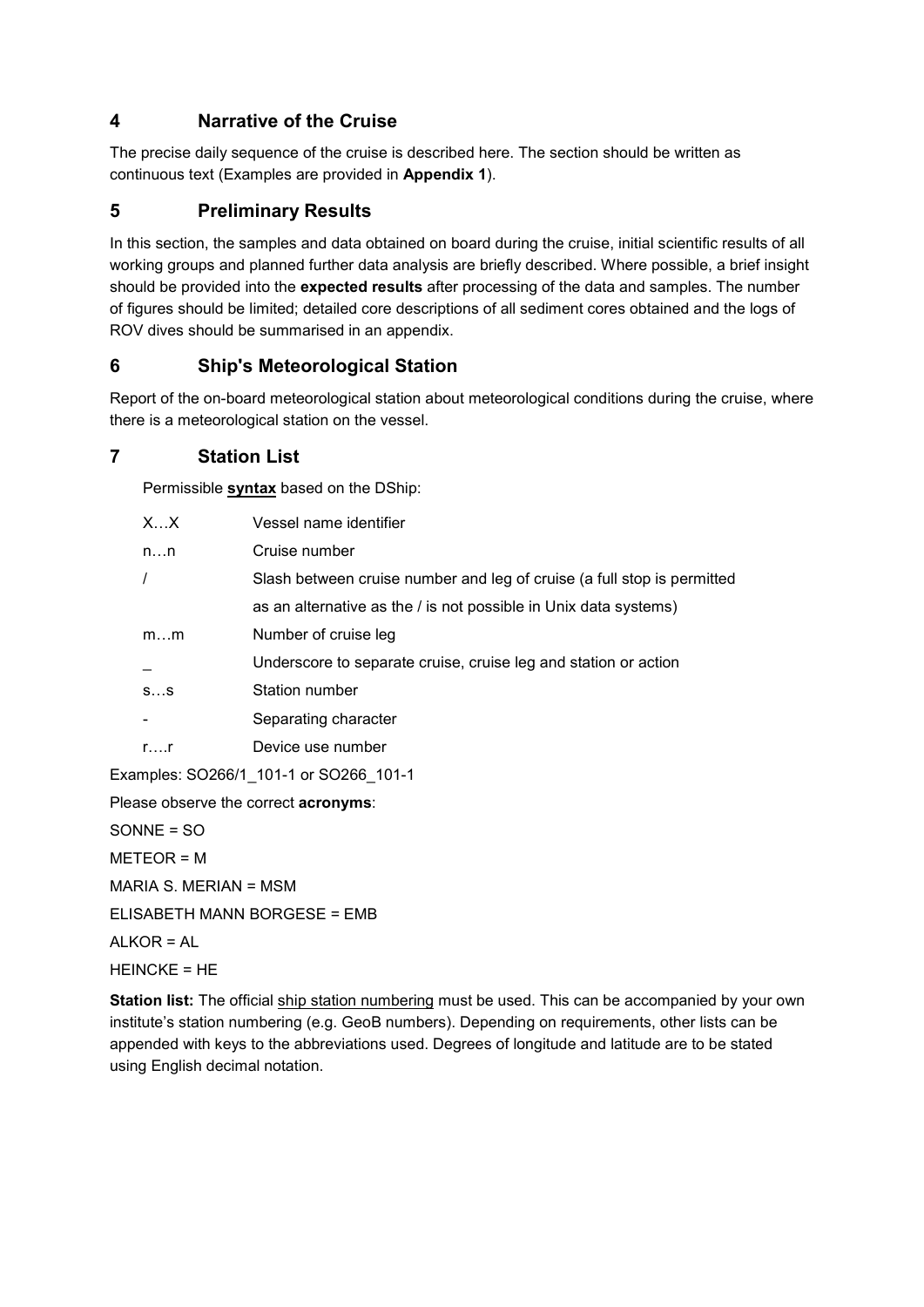### **Example:**

| Station   | Institute      | Device/ | Date     | Time  | Latitude    | Longitude  | max. p [db] | Comment/         |
|-----------|----------------|---------|----------|-------|-------------|------------|-------------|------------------|
| SONNE     | Identification | Gear    |          |       |             |            |             | measurements     |
| SO266/15- | GeoB 13501-1   | 001     | 25.10.18 | 22:02 | 17° 04.17'N | 24°51.16'W |             | CTD test station |

### **Or**

| Station<br>SO <sub>266</sub> | Institute<br>Identification | Device/<br>Gear | Date     | Time  | Latitude                 | Longitude | max. p [db] | Comment/measur<br>ements |
|------------------------------|-----------------------------|-----------------|----------|-------|--------------------------|-----------|-------------|--------------------------|
| $15 - 1$                     | GeoB 13501-1                | 001             | 25.10.18 | 22:02 | 17° 04.17'N   24°51.16'W |           |             | CTD test station         |

# **8 Data and Sample Storage and Availability**

Enter detailed information about the initial processing of the data and samples and the long-term destination of the data and samples here. Please name the place of storage and long-term data warehousing, the expected date of open access for other researchers, and the contact persons.

#### **Example 1:**

*Biochemistry* – samples and data are held at the Association for Marine Science in…

(responsible Dr….. ) and at the University …. (responsible Dr.....). Samples are being analysed by a postgraduate student under the supervision of Dr. …

#### **Example 2:**

Table 8.1 Overview of data availability

| Data Type             | <b>Database</b> | Available | <b>Open Access</b> | <b>Contact Person:</b><br>Name, Inst. E-mail |
|-----------------------|-----------------|-----------|--------------------|----------------------------------------------|
| hydrography           |                 | Date      | Date               | E-mail                                       |
| raw data<br>CTD, ADCP | <b>PANGAEA</b>  | Jan. 2013 | June 2014          |                                              |

### **9 Acknowledgements**

Thanks, acknowledgement of funding institutions, funding numbers, etc.

### **10 References**

**Bibliography:** The formatting of the bibliography should be based on the format of "Deep Sea Research". Paragraph formatting: hanging indent (0.5 cm), no blank line between the literature entries.

Examples: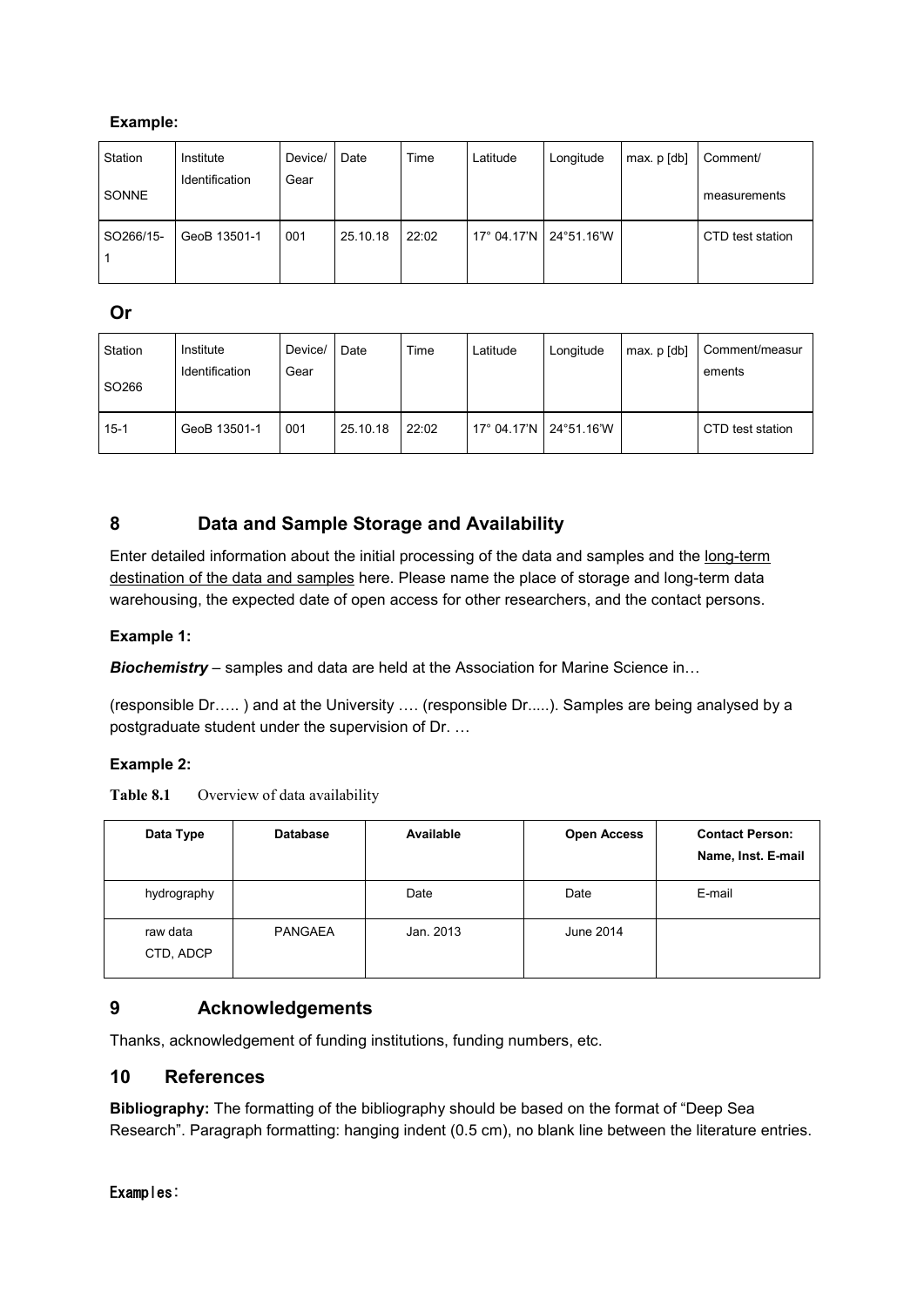Journal:

Smith, K.L., Ruhl, H.A., Kaufmann, R.S., Kahru, M., 2008. Tracing abyssal food supply back to upper-ocean processes over a 17-year time series in the northeast Pacific. Limnology and Oceanography 53, 2655-2667.

Book:

Sargent, J.R., 1976. The structure, metabolism and function of lipids in marine organisms. In: Malins, D.C., Sargent, J.R. (Eds.), Biochemical and Biophysical Perspectives in Marine Biology. Academic Press, London, pp. 149-212.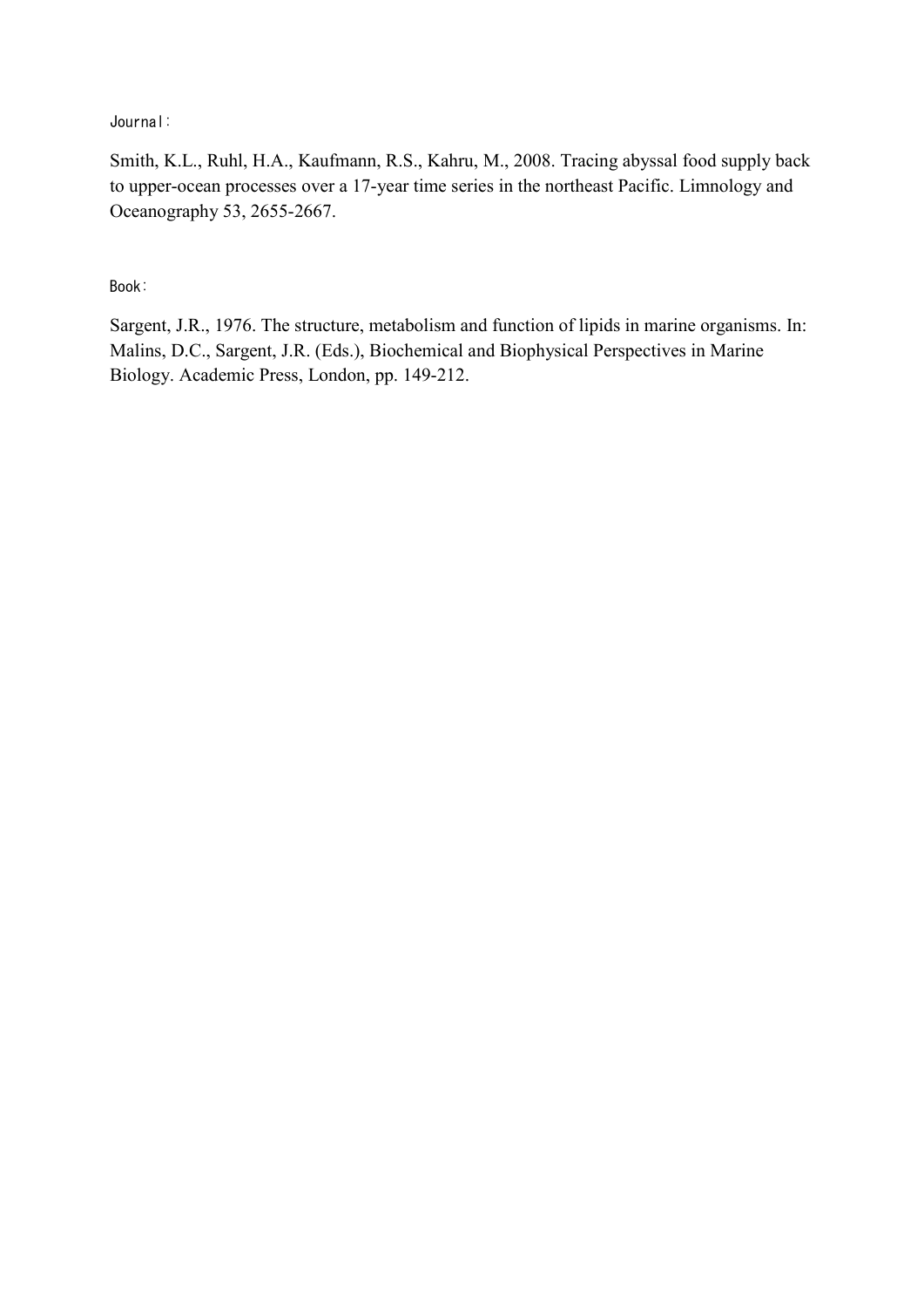# **APPENDIX Appendix 1**

## **Examples for Narrative of the Cruise**

### **Example 1 (M80/3, Thor Hansteen):**

The final preparations for cruise M80/3 were carried out onboard the RV METEOR in the harbour of Dakar (Senegal). Ten scientists boarded the ship on 25 December and began the mobilisation of the remotely operated vehicle (ROV) KIEL 6000. A reception and ship's tour were held for the German ambassador in Senegal and other members of the embassy on 27 December. On 28 December the remaining scientists boarded the ship and started preparations in the laboratories on the following day.

The RV METEOR departed from Dakar on the evening of 29 December and began her transit to the first working area at Senghor Seamount in the northeast of the Cape Verde Archipelago. The scientists used the transit time to finish lab preparations and set up equipment. Scientific work began on 31 December with the recovery of two gravity cores to the northeast and northwest of Senghor Seamount. During the following hydroacoustic mapping in the night to 1 January, the ship's crew arranged an appropriate New Year celebration. The 2010 year began with another three gravity cores and two dredge hauls at Senghor Seamount followed by PARASOUND mapping to reveal the nature of its summit plateau.

The ROV KIEL 6000 was deployed on 2 January for the first time during the cruise to explore an area of Senghor's southwestern flank. The deployment, including coordination, operation and recovery, worked well; the dive was successful but had to be shortened for technical reasons. As the local weather conditions were rapidly getting worse, it was decided not to spend any more time at Senghor Seamount but to proceed to Cabo Verde Seamount 200 km further south. The next day the ROV dived for 9 hours within a collapse scar and craterlike depression to investigate the interior of this seamount, which is thought to be very old. The dive was very successful and the recovery of samples, even large samples, at any place exceeded the expectations. During the following 1 ½ days Cabo Verde Seamount was further sampled by three dredge hauls, three gravity cores were recovered in its vicinity, and bathymetric data were completed, before the RV METEOR headed for Maio Seamount.

The work at Maio Seamount began on 5 January with detailed hydroacoustic mapping of this hitherto unmapped and unsampled edifice. Immediately after mapping, a detailed digital map could be produced and three dredge localities were selected. The dredge hauls yielded many corals but no rocks, suggesting that Maio Seamount is a relatively old edifice. Similar work was carried out at the nearby Maio Ridge to the west, a subsided island for which bathymetric data and samples were lacking until now. After successful mapping and three dredge hauls the RV METEOR headed further west on 7 January. Three gravity cores were taken south of Santiago and Fogo islands, and Cadamosto Seamount southwest of the Fogo-Brava platform was mapped.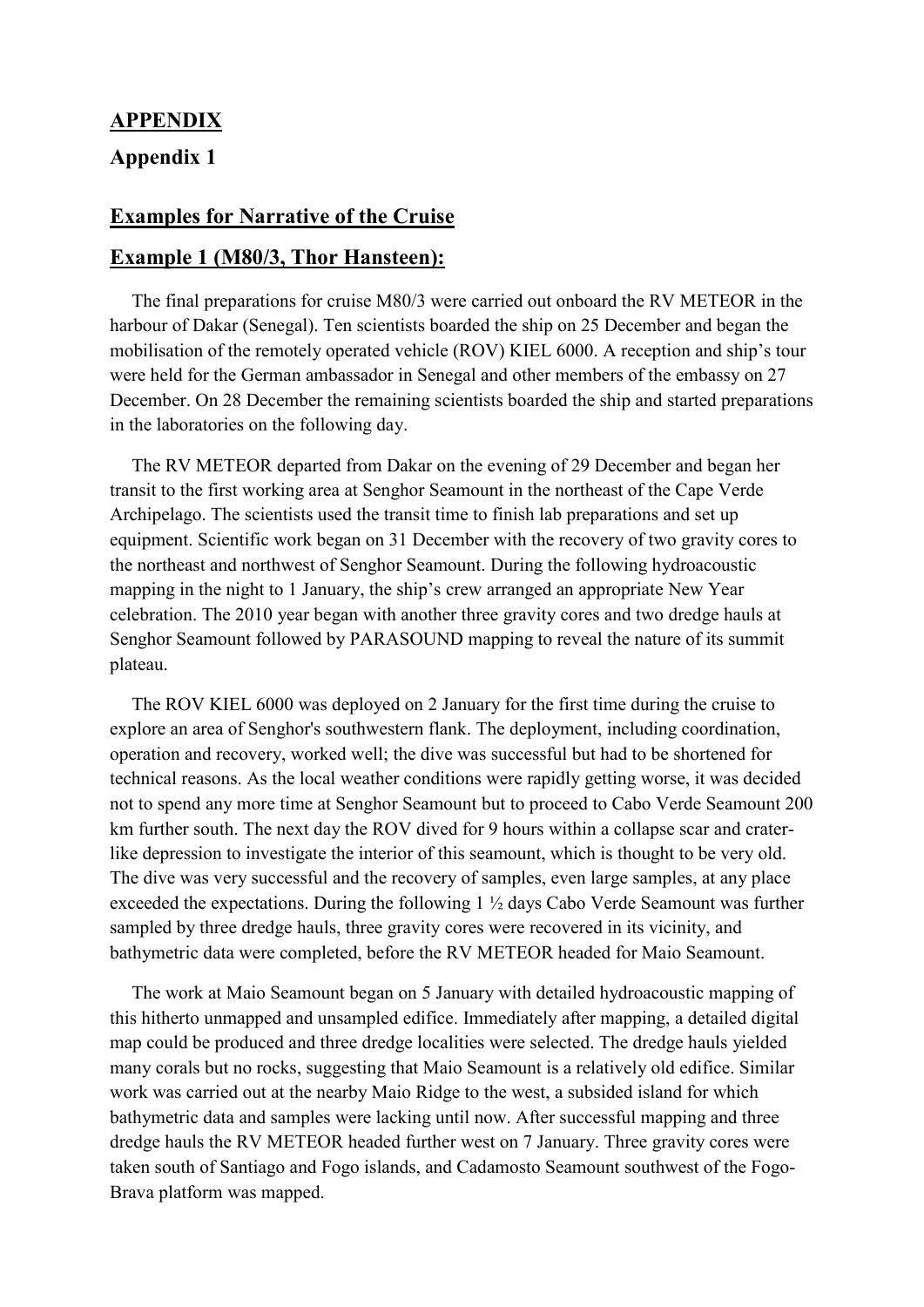The next two ROV dives were carried out at Cadamosto Seamount on 8 and 9 January. Because of favourable weather conditions with the RV METEOR operating on the lee side of Fogo and Brava, the sea was relatively calm. The very successful dives lasted for 11 hours each and yielded a number of rock and coral samples from the summit region of Cadamosto. The ROV explored a number of apparently young lava flows, three steep crater rims, the bottom of one of these craters, and a recent volcanic vent. The work at Cadamosto was concluded with two dredge hauls at two volcanic cones on its northeastern flank that yielded some fresh volcanic rocks. During the next four days a total of 12 gravity cores were recovered around Brava and progressively farther north towards the central area of the archipelago. PARASOUND profiles in the southern parts of the archipelago revealed young faults with vertical displacements of up to 80 m, showing the importance of recent vertical tectonics for the regional geological evolution. On 14 January the RV METEOR reached the Charles Darwin volcano field southwest of Santo Antão. The first ROV dive to about 3400 m depth revealed some technical problems, which were fixed during the following day. The work programme was accordingly changed in order to recover two gravity cores west of the volcano field followed by multibeam mapping. During the next five days, four successful ROV dives were carried out at the volcano field at depths up to 3800 m, yielding a large number of samples and spectacular imagery of volcanic structures and colonization of deep seamounts by corals and sponges. The work was supplemented by six dredge hauls, multibeam mapping and some PARASOUND profiles in this area. On 16 January, Nola Seamount northwest of Santo Antão featuring two shallow plateaus was mapped in detail, and in the evening the "Bergfest" (mid-cruise celebration) was held during hydroacoustic mapping.

On the evening of 19 January, RV METEOR headed towards Sodade Seamount west of Santo Antão, which had been discovered some days earlier through hydroacoustic surveys. After carrying out more detailed mapping, the seamount was successfully sampled by four dredge hauls and explored by a long ROV dive during the following day. Two gravity cores were recovered west of Santo Antão on 21 January, and the volcanic area around Sodade Seamount was mapped before the ship went on to Nola Seamount. In spite of temporary winch problems, two dredge hauls at Nola were recovered in the night of 22 January, followed by completion of the local bathymetric mapping. The next day began with a ROV dive at Nola, which was interrupted soon after deployment by a complete power failure of the ROV. Whilst the vehicle was drifting upward by its own buoyancy, the skilled ROV team assisted by the ship's WTD team managed to repair the high-voltage power supply. The dive could be continued and yielded excellent imagery and samples from a part of Nola Seamount. In the evening two successful dredge hauls were carried out, before the RV METEOR headed for the next gravity-core station.

Between 23 and 25 January, seven gravity cores were recovered north of the Northern Cape Verde chain and close to Santo Antão. Because of successful and time-efficient coring, time was available for two more ROV dives at the Charles Darwin volcano field and at Nola Seamount on 25 and 26 January, respectively. The night between the two dives was used for three dredge hauls at Nola Seamount. On the morning of 26 January the RV METEOR began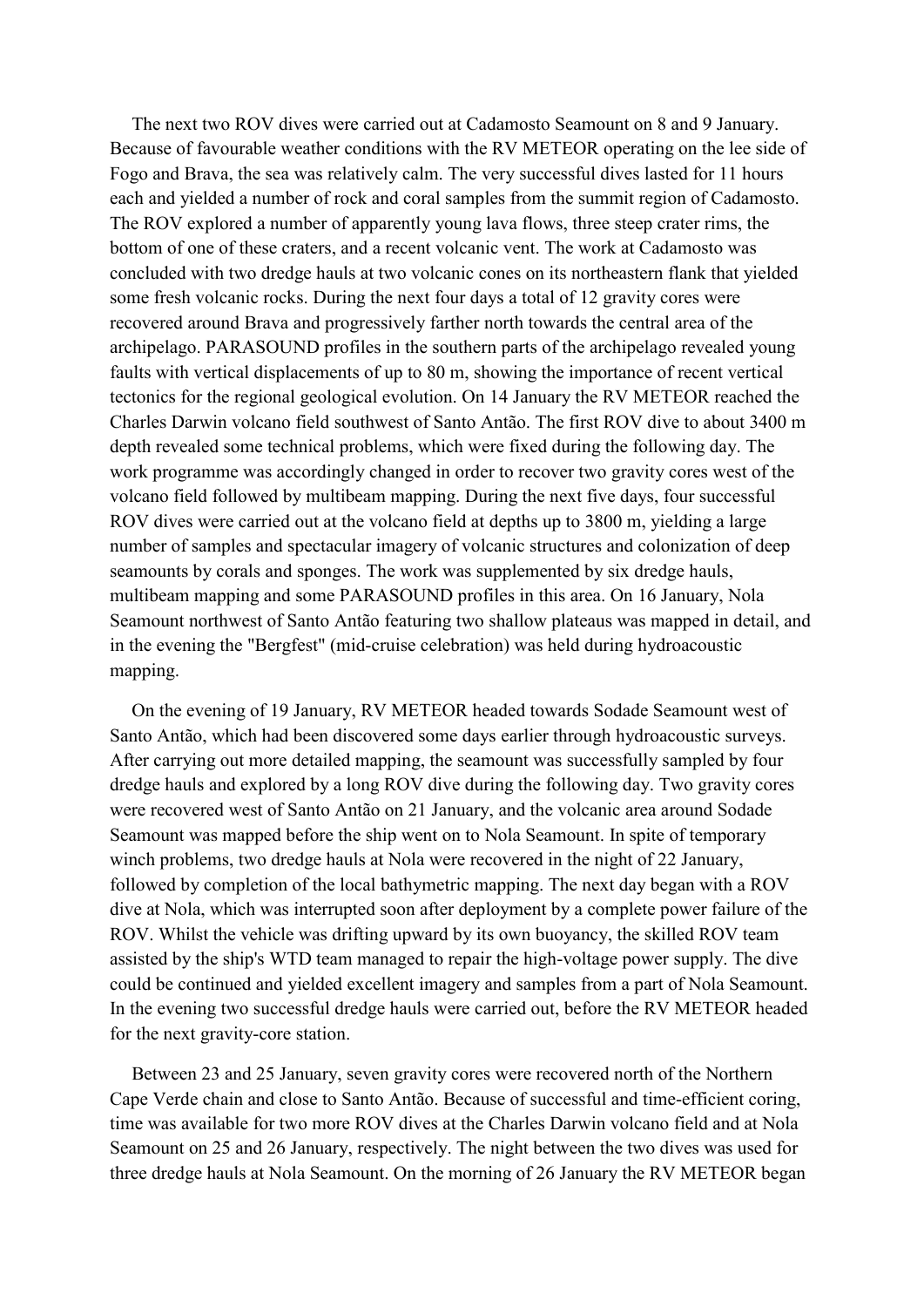her transit to Las Palmas de Gran Canaria, briefly interrupted on 28 January in order to carry out a deep-sea diving test of the ROV to about 5200 m water depth.

The RV METEOR arrived at the port of Las Palmas on the morning of 1 February, having successfully completed cruise M80/3.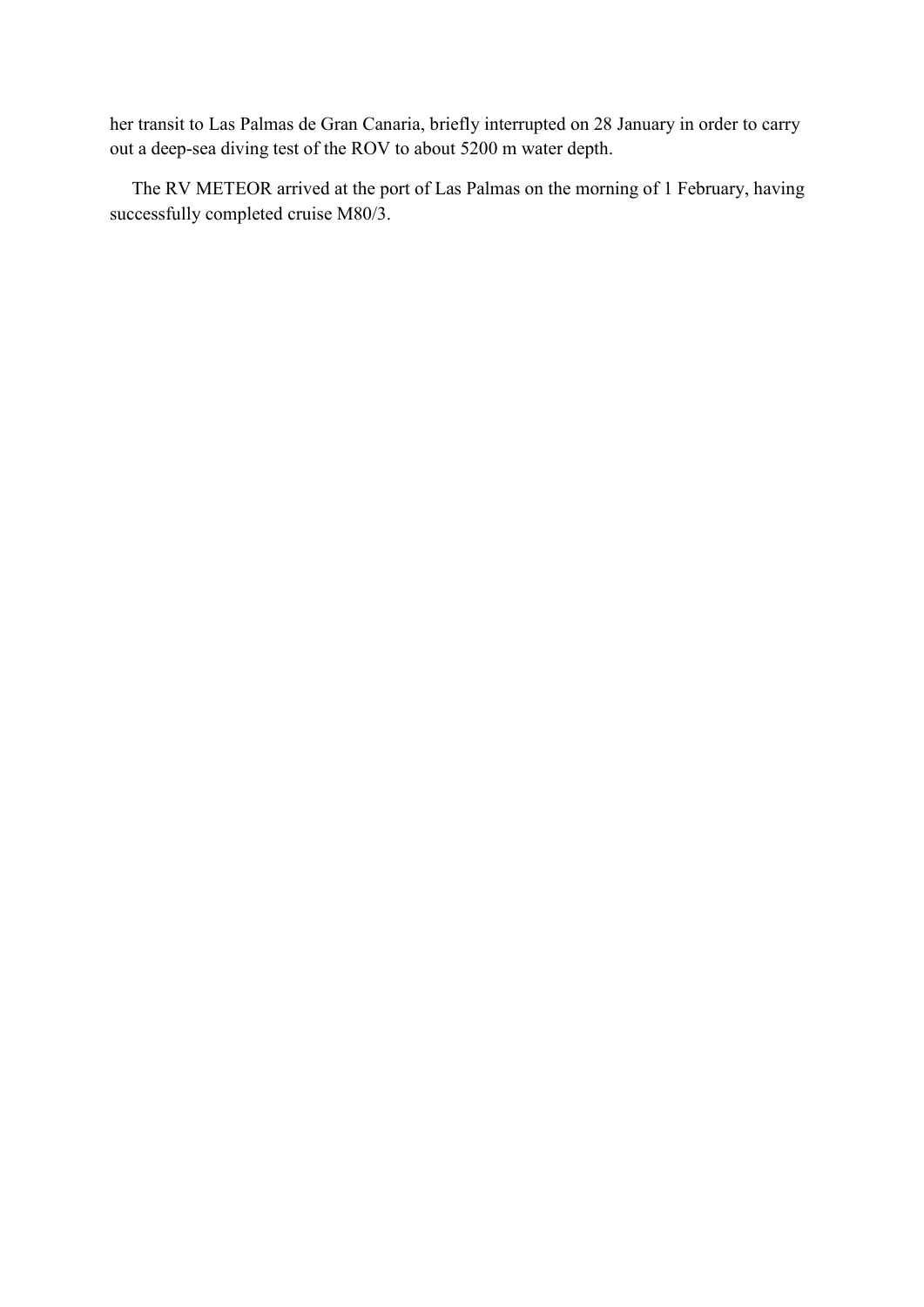#### **Example 2 (M84/2 Bohrmann):**

On Saturday 26 February 2011 at 1 p.m. local time, RV METEOR left her location situated on Ahirkapi roads south of the Golden Horn of Istanbul and reached the Black Sea after crossing the Bosporus. During the night we also reached the first working area at Eregli, and we started to record the data from the multi-beam EM122 and the Parasound systems. Thanks to scientific information from previous cruises we were able to find acoustic anomalies in the water column very fast with the Parasound, which showed us strong emissions of free gas into the water column. During the second week of our cruise, we first of all investigated methane emissions in the western working area of the Turkish sector. If free methane escapes from the seafloor deeper than 750 m water depth, the emission of gas is always associated with the occurrence of methane hydrate in the sediments.

The 750 m water depth at 9°C marks the upper stability boundary for methane hydrate of structure I within the Black Sea. Earlier samplings proved methane hydrates down in the sediment to about 3-4 m below seafloor, and with the portable drilling system MeBo we can penetrate the sediments even deeper in order to understand the methane hydrate distribution there also. The acoustic systems of RV METEOR, the multibeam echo sounders EM122 and EM710 and the Parasound system were the most important tools we deployed during our search for occurences of methane hydrate. Drilling with MeBo at Eregli Seep showed only a drilling result of a few meters, but at least it sampled young sediments of the classic Black Sea sequence which we could not have sampled with the gravity corer in this area with considerably higher sedimentation rates. We saved further drillings in this area for our way back to Istanbul.

The further course of the expedition followed the Turkish Black Sea coast to the east into the next working area near the city of Samsun. The side trip was only short, and our course led us to the Georgian continental margin – our main work area. The third working week was entirely dedicated to the investigation of gas hydrates off Georgia, and we wanted to investigate the seepage areas of Batumi seep and Pechori Mound, previously the subject of thorough preliminary investigations, in depth by means of MeBo drillings. On Saturday evening we started the drilling at Pechori Mound. Pechori Mound is an active, seep structure of relatively large dimensions overtopping the seafloor by several tens of meters. We were able to core a sediment sequence of about 20 m, predominantly yielding massive gas hydrates. The thickness of the gas hydrate layers in particular was surprising. During the following nights we mainly performed profiles with the ship's own acoustic systems where we repeatedly measured the gas seeps that were already known to us in order to understand the time variability of the gas emissions. On the Monday night we investigated a previously unknown area at Kulevi Ridge, and there we also detected massive gas flares in the water column whose emissions almost reached the water surface. On this occasion we learned to combine the single beams of the echo sounder EM122, which are shown very frequently due to the narrow overlapping of the water column, and to assemble them into a 3-D-illustration to a very realistic image of the single gas plumes in the water column. Much to our surprise we could now see that the upper ends of the gas plumes are clearly influenced by the flow conditions in the water. This might explain why in the 2-D profiles view the gas plumes are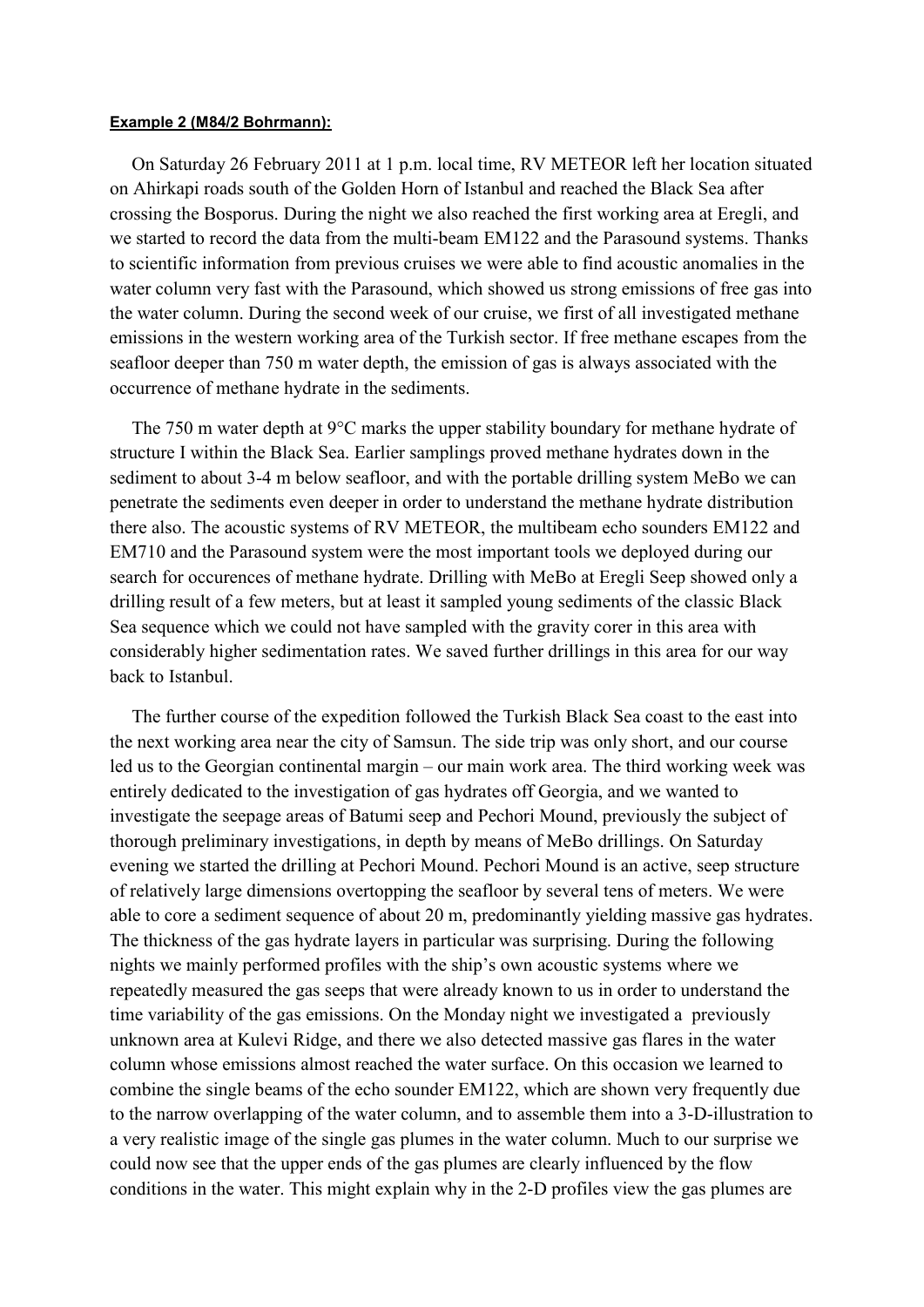normally cut off at the upper end. The finding that this is not true, but that the gas definitely migrates towards the water surface, is significant.

On Thursday 3 March we started MeBo drillings at Batumi Seep, our most important seep area. During a 20-hour deployment we could only proceed very slowly as the soft sediments of the Black Sea resulted in MeBo sinking in considerably, and therefore the motors of the drill rig constantly had to be cooled before continuing the drilling. Up to a drill depth of 10 m we were able to drill plenty of gas hydrates, which are very valuable for our scientific examination in Bremen. Unfortunately, due to damage at the drill rig we had to cease our drilling activities for this cruise.

The start of the fourth week of the cruise was concerned with an intensive sampling programme at the different seep locations in Georgia. On this occasion the dynamic autoclave piston corer (DAPC) could be deployed for the first time during the cruise to sample the upper 250 cm of the sediments. Besides the sediments, gases and gas hydrates were also sampled under in-situ pressure of the seafloor in the pressure-tight autoclave. While the gas fractions get lost in large part during the normal sampling using the gravity corer and the gas hydrates decompose because of the pressure reduction during heaving, the gases and gas hydrates in the autoclave survive and allow a quantitative determination.

We had discovered these new seeps by their oil slicks shown in satellite imaging. The hydro-acoustic measurements of these oil seeps showed that they are connected to gas emissions, and the sampling proved that gas hydrates can be encountered near the seafloor. After this intensive deployment of our devices we left the working area in Georgia on Tuesday and arrived at the Samsun working area in Turkey after a 7-hour transit. Several areas with a higher backscatter signal on the seafloor at 1,200-1,400 m water depth were known from former expeditions here also, and we had the suspicion that these were also gas emissions on the seafloor. Here again we used the EM122 and tried to compare the backscatter pattern measured with the deep-towed Sidescan Sonar with the backscatter images of the EM122 mapping. We were surprised to find identical figures of structures in the areas of the overlapping measurements, which caused us to map the entire ridge during the first night. We found that we were able to trace 22 areas with higher backscatter signals along the approx. 25 km ridge, half of the patches showing active gas emissions to the water column.

A sampling programme with the gravity corer on five of these patches with higher backscatter proved that gas hydrate was abundant everywhere so that we could clearly document the rise of gas from the underground. The gas emissions seem to follow a tectonic line. As the ridge was unnamed to date, and we intend to publish our investigations, we agreed with our Turkish colleagues on board to name this ridge "Ordu Ridge". The ridge can be clearly separated morphologically and is situated in a south/north prolongation of the provincial town Ordu, so that we think we have found a suitable name for the subject matter of our investigation.

On Thursday 17 March 17, RV METEOR entered the port of Trabzon in order to embark part of the scientific crew and also the expedition equipment on Thursday and Friday. On Saturday we moved back to the Samsun working area where we will carry out our final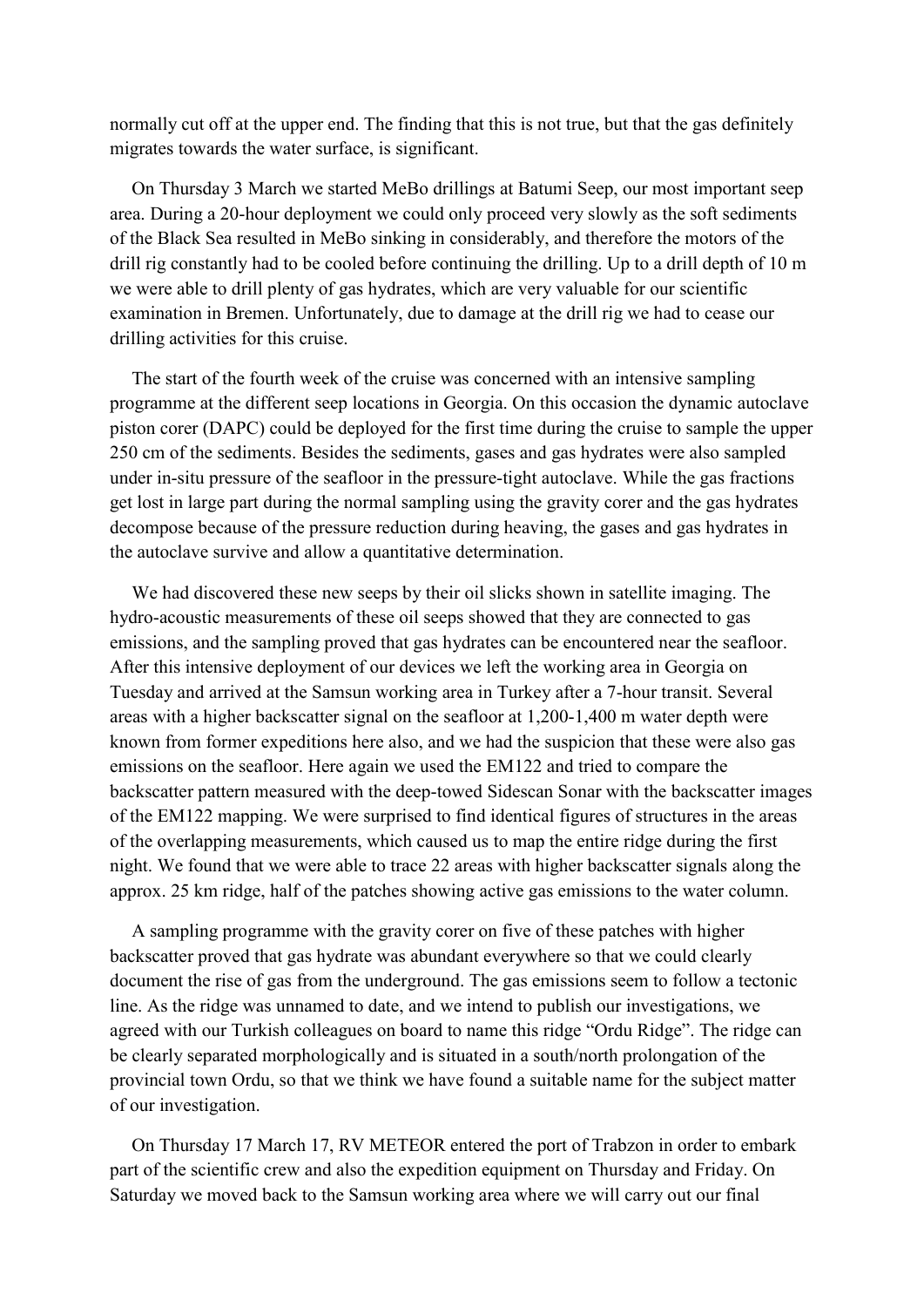investigations. During week 5 of our cruise we completed the work in the Turkish working area of Samsun. The transit to Ukraine working area was exhausting as the METEOR could proceed only very slowly with strong winds of around Beaufort 8. In the Ukraine our first destination was a strong gas emission site in a water depth of 900 m which is well-known by the name Kerch Flare. This time the sampling of a sediment core rich in gas hydrate succeeded at once, as we could locate the emissions more exactly. An extensive sampling programme was carried out by Thursday evening. We used the night as well as the whole of Friday for mapping on the continental slopes of Kerch deep sea fan, development of the mountains as well as the Crimean Peninsula. These showed how, depending on the landward side, the continental ridge shows completely different morphologies.

On Sunday we had already visited the two mud volcanoes Dvurechenskii MV and Helgoland MV and had recorded gas activity by acoustic analyses as well as sampling sediments of the mud volcanoes. We wanted to continue this work the next day. But meanwhile our little post-processing group on board had completely processed the multibeam echo sounder data measured along the Ukrainian continental slope thus far, and we took time to admire the amazing maps. Unfortunately, though, there were several blanks in the data due to lack of time which we would rather have liked to fill in by reproduced measurements.

Furthermore, we found a couple of gaps in the backscatter intensity maps which we wanted to fill with further measurements. We therefore quickly decided to plan a further measuring day in the area of Kerch Fan in order to substantiate the pressing questions with further data. So far, we had left out an area in the North on the Ukrainian Shelf, which had been restricted for us because of military exercises for several days from 7:30 a.m. until 11:30 p.m. We had hoped now to have another chance to measure those parts of the shelf during this new measurement. But on Monday morning the vessel received another message which prevented us from doing so. We had to divert once again. But in the end we were able to fill in the gaps during the measurements on the upper continental slope, and so we could achieve a complete detailed image from this extremely interesting slope morphology giving us an important insight into the geological processes. We were astonished at the highly detailed structures which are characterised by down-slope transport. The overlaying areas with high backscatter intensity turned out to be areas with stronger gas emissions which strengthen our work hypothesis of quantifying these emissions.

On our route back to the west to the two mud volcanoes, we crossed numerous mud volcanoes among which the Tbilisi MV, the Odessa MV, Vodianitskii MV as well as the NIOZ mud volcano clearly showed activities in the form of flares. The Dvurechenskii mud volcano now also showed a definite gas flare in its centre. The mud volcanoes of the Sorokin Trough in general are related to the zone of diapirs formed by the Maikop Formation in the underground. In the cap area of the mud diapirs, usually due to the higher gas pressure, break-throughs of relatively liquid and gas-bearing mud appear, channelling upwards along discontinuities and developing cone-like structures where they escape the seafloor, which we consider to be actual mud volcanoes. The Sogokin Trough itself is characterised by crustal compression which supports the diapir-like uplifting of the mud formation and which had been shaped in the course of the Caucasus Mountain's development.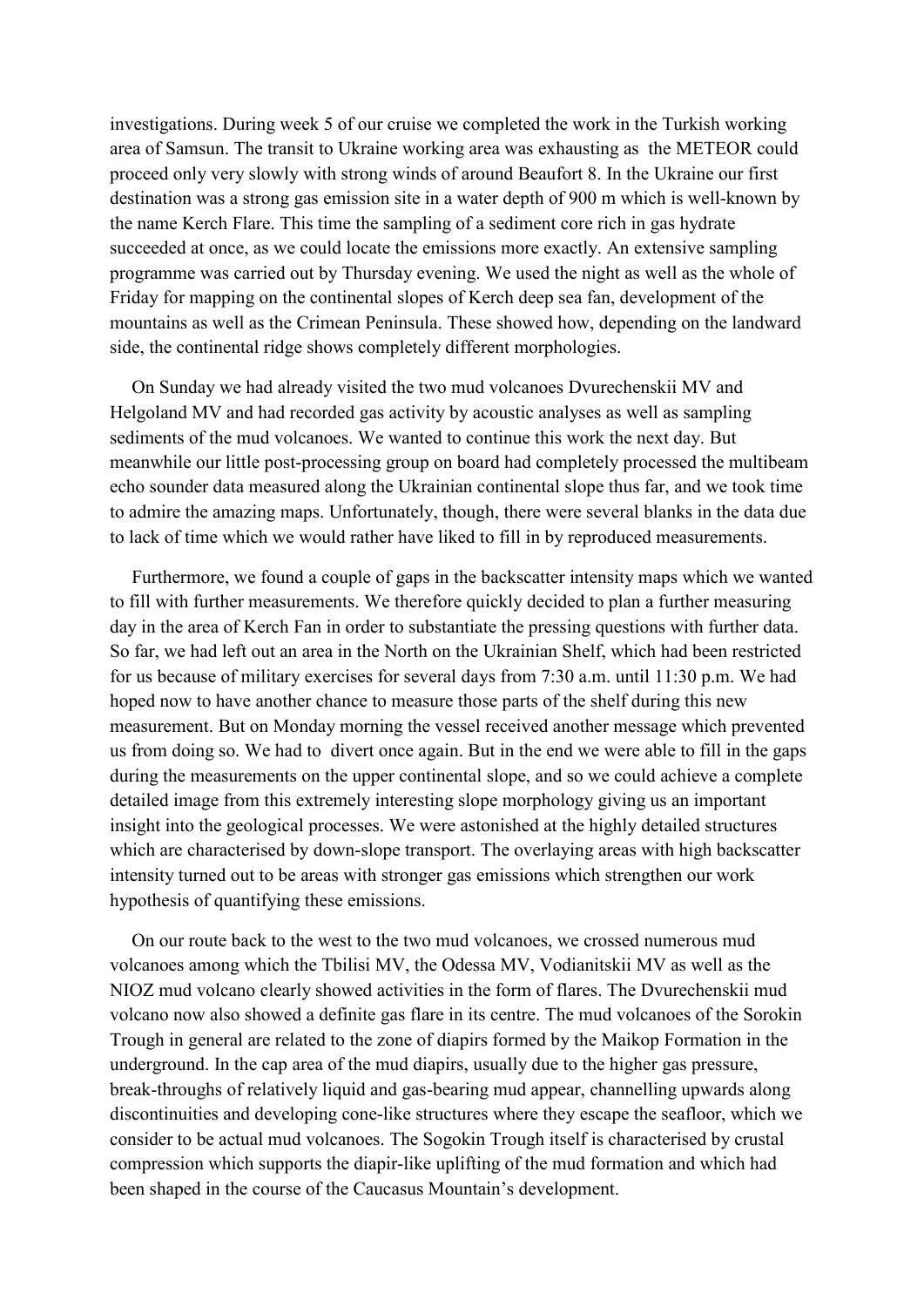Back to the two mud volcanoes, the Dvurechenskii and the Helgoland MV, it turned out that both were active whereas two days previous the Dvurechenskii had seemed to be in a dormant phase. However, a precise analysis of echo sounder data taken two days previously showed that the Dvurechenskii MV had already been active, but that we could not see this in the proximate profile the vessel. An 18-hour long sampling programme followed, mainly at Helgoland mud volcano, and we were able to take extremely interesting sediment cores. One gravity core was very near the conduit of the mud volcano where we measured temperatures of about 20°C and we could directly sample fluids rising from a great depth. The extremely high ammonium concentrations of the pore waters are an indication of special diagenesis conditions occurring at greater depth. Ten meters beneath, we were able to sample gas hydrates with a gravity corer, i.e. the temperature there is already lower than 16°C. Still a little deeper, in the area of the edge of the inner volcano structure we even measured 9°C corresponding to the normal bottom water temperature in the deep Black Sea. After further measurements at Ukraine and in Turkey we finished our station and profile work of this cruise on Friday, 1 April at 10:37 a.m.

The cruise finished on Saturday 2 April, when RV METEOR completed her passage through the Bosporus and berthed at Haydarpasa (berth 13) at 7.12 p.m. This was around one day later than planned, because of the thick fog in the channel which severely restricted passage. Like many other ships, RV METEOR was forced to wait at the entrance to the channel.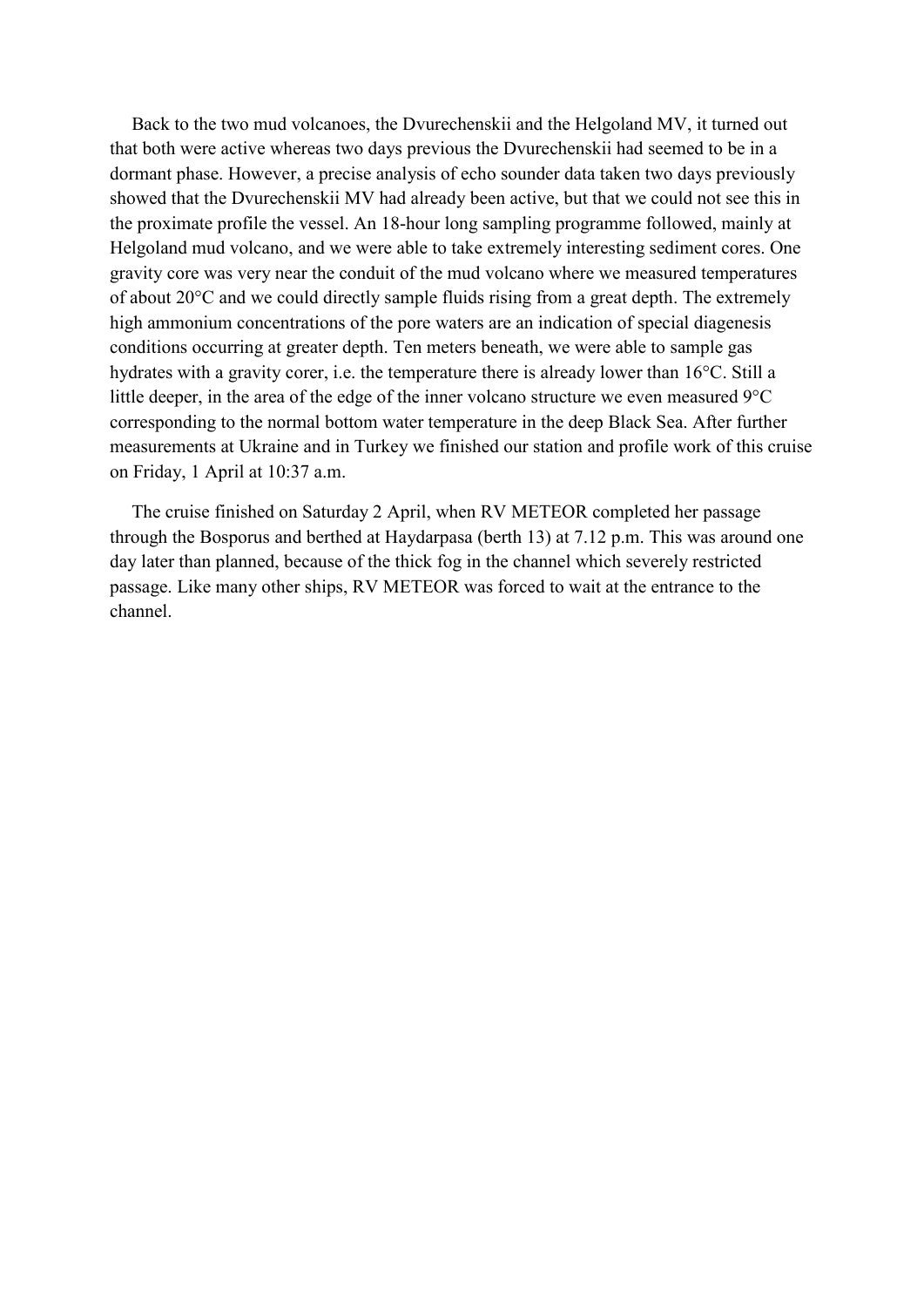# **Appendix 2**

#### **Guidelines for the Transfer and Storage of Zoological Material Collected on Cruises with the Research Vessels**

Researchers on board the Research Vessels collect zoological material with the support of the Deutsche Forschungsgemeinschaft (DFG, German Research Foundation) and other public funding organisations. Given the high costs arising from collecting material on research vessels and the value of the finds for science, it is necessary to ensure that the materials remain generally accessible. In the long term, this is only possible in research museums. For this reason, materials are merely held in trust by collectors (who can also be the persons who process the objects). The German Centre for Marine Biodiversity (DZMB) was established in line with the recommendation of the German Council of Science and Humanities as a department of the Senckenberg Research Institute to strengthen taxonomic and systematic research on marine organisms in Germany. One of the tasks of the DZMB is to regulate the documentation, archiving and location of the samples taken on cruises of German research vessels.

The following guidelines are intended to serve both the interests of the persons processing the material and its museum conservation.

# **I. The materials archive**

As a service institution for German marine research, the DZMB is responsible for managing the materials archive, and forms the link between the collector, the staff performing the taxonomic processing and the ultimate repositories. The DZMB operates an appropriate database for this purpose. Coordinators, cruise leaders and other researchers on cruises during which zoological material is collected are under an obligation to collaborate with the materials archive.

- 1. After each cruise during which zoological material was collected, the archive receives a notification about the type of samples collected and the responsible researchers. The respective cruise leaders are responsible for this information flow by communicating the cruise programme and the cruise report.
- 2. The archive gathers specific types of information about the materials in a questionnaire (e.g. scope, conservation, initial processor, nature of initial processing, special requests from the initial processor). It archives the information and makes it available to interested parties.
- 3. The materials archive publishes an information sheet for this purpose and forwards requests from subsequent processors to collectors and initial processors. It accepts materials requests in relation to future cruises and forwards them on.
- 4. If required, the materials archive can make an on-board biologist available to German cruises for the initial processing and documentation of the material on board.
- 5. The materials archive, in consultation with the ultimate repository, aims to ensure that the material – wherever possible – is processed within a reasonable period. It is provided with updates about subsequent processing, the results of which are made known to the collector, the initial processor, and the DFG. The ultimate repositories are under an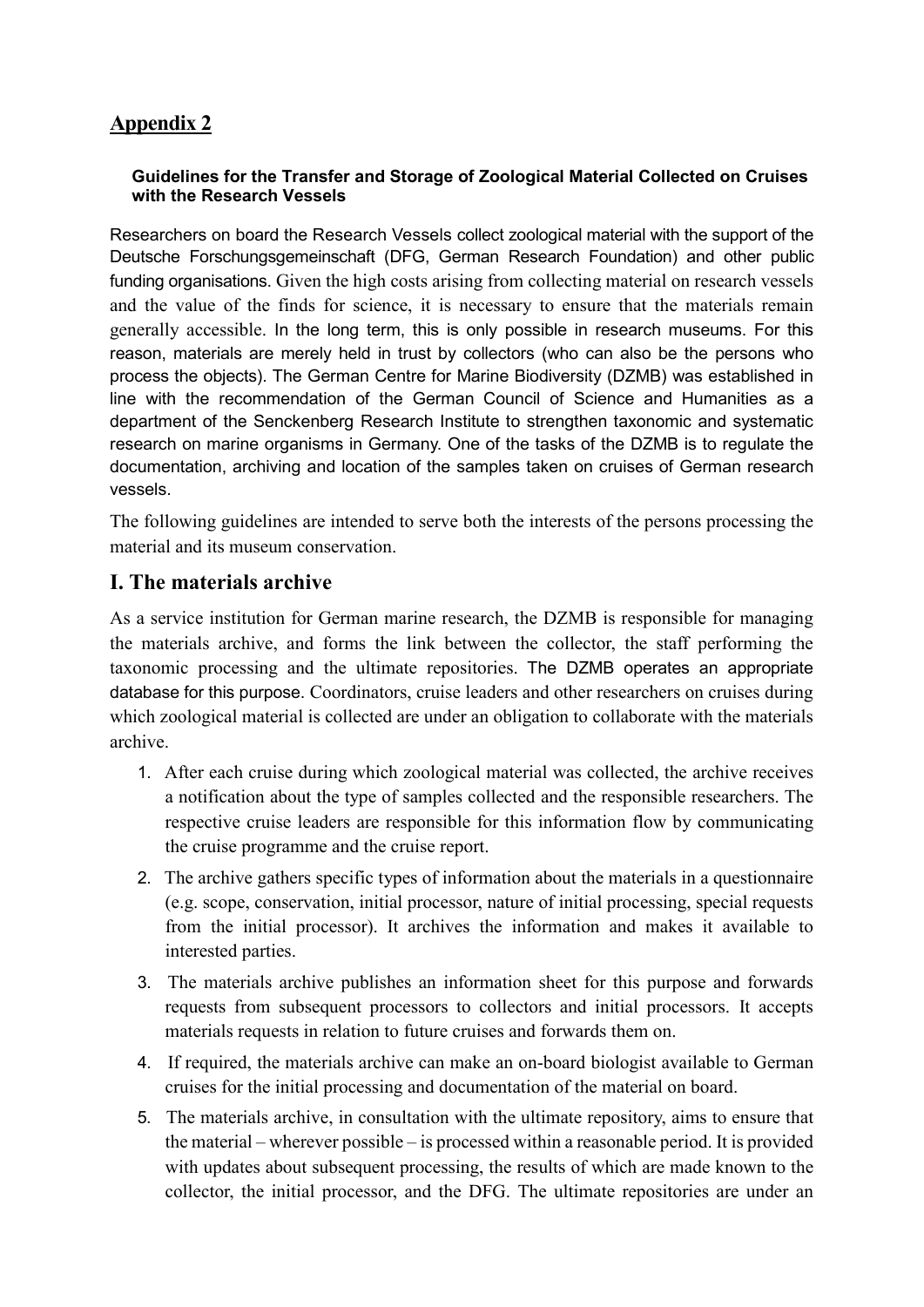obligation to collaborate with the materials archive to that end.

- 6. The collector is under an obligation to send remaining samples of scientific interest to the materials archive. The DZMB makes storage rooms available for this purpose.
- 7. The address of the materials archive is: Deutsches Zentrum für Marine Biodiversitätsforschung, Forschungsinstitut und Naturmuseum Senckenberg, Südstrand 44, D-26382 Wilhelmshaven. E-mail: pmartinez@senckenberg.de
- 8. The website of the materials archive is: [www.material-archiv.de](http://www.material-archiv.de/)

## **II. Ultimate repositories**

- 1. The only potential ultimate repositories are German research museums that can guarantee the long-term infrastructure necessary for storage and care of the materials.
- 2. For the various groups of animals, preference should be given to those museums that make a staff member available for processing. The museums impose an obligation on such staff members to collaborate with the materials archive and to inform it about results. An updated list of the responsible ultimate repositories can be found on the website of the materials archive.
- 3. Where there is good cause, the materials archive can make a new determination on the storage location after consulting with the ultimate repository concerned. This should not happen on a routine basis due to short-term changes. Good cause would be, e.g., the establishment of a position for a researcher who assumes responsibility for a group of animals not previously processed at one of the museums.

#### **List of museums acting as ultimate repository**

| Radiolaria                       | Senckenberg            |
|----------------------------------|------------------------|
| Foraminifera                     | Senckenberg            |
| Tintinnoidea                     | Kiel                   |
| Porifera                         | Senckenberg, Hamburg   |
| Hydrozoa                         | Munich, Hamburg        |
| Scyphozoa, Actinaria, Zoantharia | Hamburg, Senckenberg   |
| Madreporaria                     | Stralsund, Hamburg     |
| Octocorallia                     | Stralsund, Senckenberg |
| Ctenophora                       | Hamburg                |
| Bryozoa                          | Senckenberg            |
| Brachiopoda, Phoronida           | <b>Berlin</b>          |
| Chaetognatha                     | Hamburg                |
| Tardigrada                       | Hamburg                |
| Polychaeta                       | Hamburg, Senckenberg   |
| Oligochaeta                      | Hamburg                |
| Nematoda                         | Senckenberg            |
|                                  |                        |

If two museums are listed for a group of animals, this means that the first-named museum has the lead role.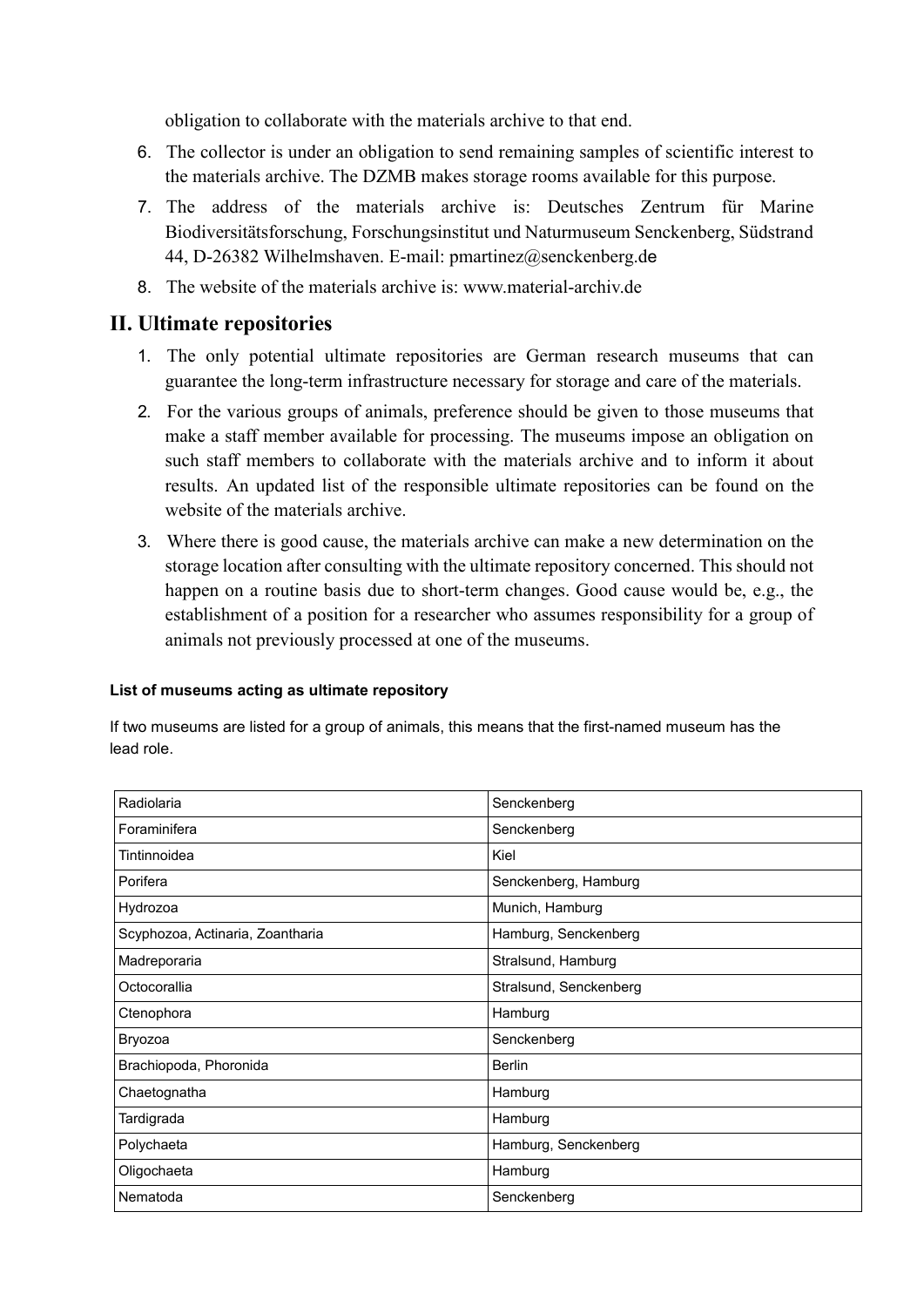| Loricifera<br>Senckenberg, Berlin<br>Priapulida<br>Senckenberg<br>Rotifera<br>Hamburg<br>Gastrotricha<br><b>Berlin</b><br>Plathelminthes, Gnathostomulida<br>Hamburg<br>Nemertini<br>Hamburg<br>Sipunculida, Echiurida<br>Senckenberg, Hamburg<br>Aplacophora<br>Munich, Hamburg<br>Polyplacophora<br>Munich, Senckenberg<br>Gastropoda<br>Munich, Senckenberg, Hamburg<br>Bivalvia<br>Senckenberg, Munich, Hamburg, Stralsund<br>Scaphopoda<br>Senckenberg<br>Cephalopoda<br>Hamburg<br>Pantopoda<br>Munich<br>Acari<br>Hamburg<br>Tardigrada<br>Hamburg<br>Harpacticoidea (+ other benth. Copepods)<br>Senckenberg<br>Calanoida (+ other plank. Copepods)<br>Hamburg<br>Siphonostomatoida (+ parasit. Copepods)<br>Senckenberg<br>other Copepods<br>Senckenberg<br>Ostracoda<br>Hamburg, Senckenberg<br>Kiel<br>Cirripedia<br>Ascothoracida<br>Kiel<br>Tantulocarida<br>Senckenberg<br>Senckenberg<br>Leptostraca<br>Mysidacea<br>Hamburg<br>Euphausiacea<br>Senckenberg, Hamburg<br>Decapoda, Stomatopoda<br>Senckenberg, Munich<br>Tanaidacea<br>Hamburg, Berlin<br>Hamburg<br>Cumacea<br>Hamburg, Senckenberg<br>Isopoda<br>Hamburg, Berlin<br>Amphipoda<br>Senckenberg<br>Insecta<br>Echinodermata<br>Munich, Hamburg<br>Tunicata<br>Hamburg<br>Pisces: Atlantic<br>Hamburg, Stralsund<br>Pisces: Indo-Pacific and Mediterranean<br>Senckenberg<br>Senckenberg<br>Reptilia<br>Mammalia<br>Stralsund | Kinorhyncha | <b>Berlin</b> |
|-----------------------------------------------------------------------------------------------------------------------------------------------------------------------------------------------------------------------------------------------------------------------------------------------------------------------------------------------------------------------------------------------------------------------------------------------------------------------------------------------------------------------------------------------------------------------------------------------------------------------------------------------------------------------------------------------------------------------------------------------------------------------------------------------------------------------------------------------------------------------------------------------------------------------------------------------------------------------------------------------------------------------------------------------------------------------------------------------------------------------------------------------------------------------------------------------------------------------------------------------------------------------------------------------------------------------------------------------------------------------------------------------------------|-------------|---------------|
|                                                                                                                                                                                                                                                                                                                                                                                                                                                                                                                                                                                                                                                                                                                                                                                                                                                                                                                                                                                                                                                                                                                                                                                                                                                                                                                                                                                                           |             |               |
|                                                                                                                                                                                                                                                                                                                                                                                                                                                                                                                                                                                                                                                                                                                                                                                                                                                                                                                                                                                                                                                                                                                                                                                                                                                                                                                                                                                                           |             |               |
|                                                                                                                                                                                                                                                                                                                                                                                                                                                                                                                                                                                                                                                                                                                                                                                                                                                                                                                                                                                                                                                                                                                                                                                                                                                                                                                                                                                                           |             |               |
|                                                                                                                                                                                                                                                                                                                                                                                                                                                                                                                                                                                                                                                                                                                                                                                                                                                                                                                                                                                                                                                                                                                                                                                                                                                                                                                                                                                                           |             |               |
|                                                                                                                                                                                                                                                                                                                                                                                                                                                                                                                                                                                                                                                                                                                                                                                                                                                                                                                                                                                                                                                                                                                                                                                                                                                                                                                                                                                                           |             |               |
|                                                                                                                                                                                                                                                                                                                                                                                                                                                                                                                                                                                                                                                                                                                                                                                                                                                                                                                                                                                                                                                                                                                                                                                                                                                                                                                                                                                                           |             |               |
|                                                                                                                                                                                                                                                                                                                                                                                                                                                                                                                                                                                                                                                                                                                                                                                                                                                                                                                                                                                                                                                                                                                                                                                                                                                                                                                                                                                                           |             |               |
|                                                                                                                                                                                                                                                                                                                                                                                                                                                                                                                                                                                                                                                                                                                                                                                                                                                                                                                                                                                                                                                                                                                                                                                                                                                                                                                                                                                                           |             |               |
|                                                                                                                                                                                                                                                                                                                                                                                                                                                                                                                                                                                                                                                                                                                                                                                                                                                                                                                                                                                                                                                                                                                                                                                                                                                                                                                                                                                                           |             |               |
|                                                                                                                                                                                                                                                                                                                                                                                                                                                                                                                                                                                                                                                                                                                                                                                                                                                                                                                                                                                                                                                                                                                                                                                                                                                                                                                                                                                                           |             |               |
|                                                                                                                                                                                                                                                                                                                                                                                                                                                                                                                                                                                                                                                                                                                                                                                                                                                                                                                                                                                                                                                                                                                                                                                                                                                                                                                                                                                                           |             |               |
|                                                                                                                                                                                                                                                                                                                                                                                                                                                                                                                                                                                                                                                                                                                                                                                                                                                                                                                                                                                                                                                                                                                                                                                                                                                                                                                                                                                                           |             |               |
|                                                                                                                                                                                                                                                                                                                                                                                                                                                                                                                                                                                                                                                                                                                                                                                                                                                                                                                                                                                                                                                                                                                                                                                                                                                                                                                                                                                                           |             |               |
|                                                                                                                                                                                                                                                                                                                                                                                                                                                                                                                                                                                                                                                                                                                                                                                                                                                                                                                                                                                                                                                                                                                                                                                                                                                                                                                                                                                                           |             |               |
|                                                                                                                                                                                                                                                                                                                                                                                                                                                                                                                                                                                                                                                                                                                                                                                                                                                                                                                                                                                                                                                                                                                                                                                                                                                                                                                                                                                                           |             |               |
|                                                                                                                                                                                                                                                                                                                                                                                                                                                                                                                                                                                                                                                                                                                                                                                                                                                                                                                                                                                                                                                                                                                                                                                                                                                                                                                                                                                                           |             |               |
|                                                                                                                                                                                                                                                                                                                                                                                                                                                                                                                                                                                                                                                                                                                                                                                                                                                                                                                                                                                                                                                                                                                                                                                                                                                                                                                                                                                                           |             |               |
|                                                                                                                                                                                                                                                                                                                                                                                                                                                                                                                                                                                                                                                                                                                                                                                                                                                                                                                                                                                                                                                                                                                                                                                                                                                                                                                                                                                                           |             |               |
|                                                                                                                                                                                                                                                                                                                                                                                                                                                                                                                                                                                                                                                                                                                                                                                                                                                                                                                                                                                                                                                                                                                                                                                                                                                                                                                                                                                                           |             |               |
|                                                                                                                                                                                                                                                                                                                                                                                                                                                                                                                                                                                                                                                                                                                                                                                                                                                                                                                                                                                                                                                                                                                                                                                                                                                                                                                                                                                                           |             |               |
|                                                                                                                                                                                                                                                                                                                                                                                                                                                                                                                                                                                                                                                                                                                                                                                                                                                                                                                                                                                                                                                                                                                                                                                                                                                                                                                                                                                                           |             |               |
|                                                                                                                                                                                                                                                                                                                                                                                                                                                                                                                                                                                                                                                                                                                                                                                                                                                                                                                                                                                                                                                                                                                                                                                                                                                                                                                                                                                                           |             |               |
|                                                                                                                                                                                                                                                                                                                                                                                                                                                                                                                                                                                                                                                                                                                                                                                                                                                                                                                                                                                                                                                                                                                                                                                                                                                                                                                                                                                                           |             |               |
|                                                                                                                                                                                                                                                                                                                                                                                                                                                                                                                                                                                                                                                                                                                                                                                                                                                                                                                                                                                                                                                                                                                                                                                                                                                                                                                                                                                                           |             |               |
|                                                                                                                                                                                                                                                                                                                                                                                                                                                                                                                                                                                                                                                                                                                                                                                                                                                                                                                                                                                                                                                                                                                                                                                                                                                                                                                                                                                                           |             |               |
|                                                                                                                                                                                                                                                                                                                                                                                                                                                                                                                                                                                                                                                                                                                                                                                                                                                                                                                                                                                                                                                                                                                                                                                                                                                                                                                                                                                                           |             |               |
|                                                                                                                                                                                                                                                                                                                                                                                                                                                                                                                                                                                                                                                                                                                                                                                                                                                                                                                                                                                                                                                                                                                                                                                                                                                                                                                                                                                                           |             |               |
|                                                                                                                                                                                                                                                                                                                                                                                                                                                                                                                                                                                                                                                                                                                                                                                                                                                                                                                                                                                                                                                                                                                                                                                                                                                                                                                                                                                                           |             |               |
|                                                                                                                                                                                                                                                                                                                                                                                                                                                                                                                                                                                                                                                                                                                                                                                                                                                                                                                                                                                                                                                                                                                                                                                                                                                                                                                                                                                                           |             |               |
|                                                                                                                                                                                                                                                                                                                                                                                                                                                                                                                                                                                                                                                                                                                                                                                                                                                                                                                                                                                                                                                                                                                                                                                                                                                                                                                                                                                                           |             |               |
|                                                                                                                                                                                                                                                                                                                                                                                                                                                                                                                                                                                                                                                                                                                                                                                                                                                                                                                                                                                                                                                                                                                                                                                                                                                                                                                                                                                                           |             |               |
|                                                                                                                                                                                                                                                                                                                                                                                                                                                                                                                                                                                                                                                                                                                                                                                                                                                                                                                                                                                                                                                                                                                                                                                                                                                                                                                                                                                                           |             |               |
|                                                                                                                                                                                                                                                                                                                                                                                                                                                                                                                                                                                                                                                                                                                                                                                                                                                                                                                                                                                                                                                                                                                                                                                                                                                                                                                                                                                                           |             |               |
|                                                                                                                                                                                                                                                                                                                                                                                                                                                                                                                                                                                                                                                                                                                                                                                                                                                                                                                                                                                                                                                                                                                                                                                                                                                                                                                                                                                                           |             |               |
|                                                                                                                                                                                                                                                                                                                                                                                                                                                                                                                                                                                                                                                                                                                                                                                                                                                                                                                                                                                                                                                                                                                                                                                                                                                                                                                                                                                                           |             |               |
|                                                                                                                                                                                                                                                                                                                                                                                                                                                                                                                                                                                                                                                                                                                                                                                                                                                                                                                                                                                                                                                                                                                                                                                                                                                                                                                                                                                                           |             |               |
|                                                                                                                                                                                                                                                                                                                                                                                                                                                                                                                                                                                                                                                                                                                                                                                                                                                                                                                                                                                                                                                                                                                                                                                                                                                                                                                                                                                                           |             |               |
|                                                                                                                                                                                                                                                                                                                                                                                                                                                                                                                                                                                                                                                                                                                                                                                                                                                                                                                                                                                                                                                                                                                                                                                                                                                                                                                                                                                                           |             |               |
|                                                                                                                                                                                                                                                                                                                                                                                                                                                                                                                                                                                                                                                                                                                                                                                                                                                                                                                                                                                                                                                                                                                                                                                                                                                                                                                                                                                                           |             |               |

**Addresses:**

• Senckenberg Research Institute, Senckenberganlage 25, 60325 Frankfurt a.M.

• Zoological Institute and Zoological Museum, Martin-Luther-King-Platz 3, 20146 Hamburg